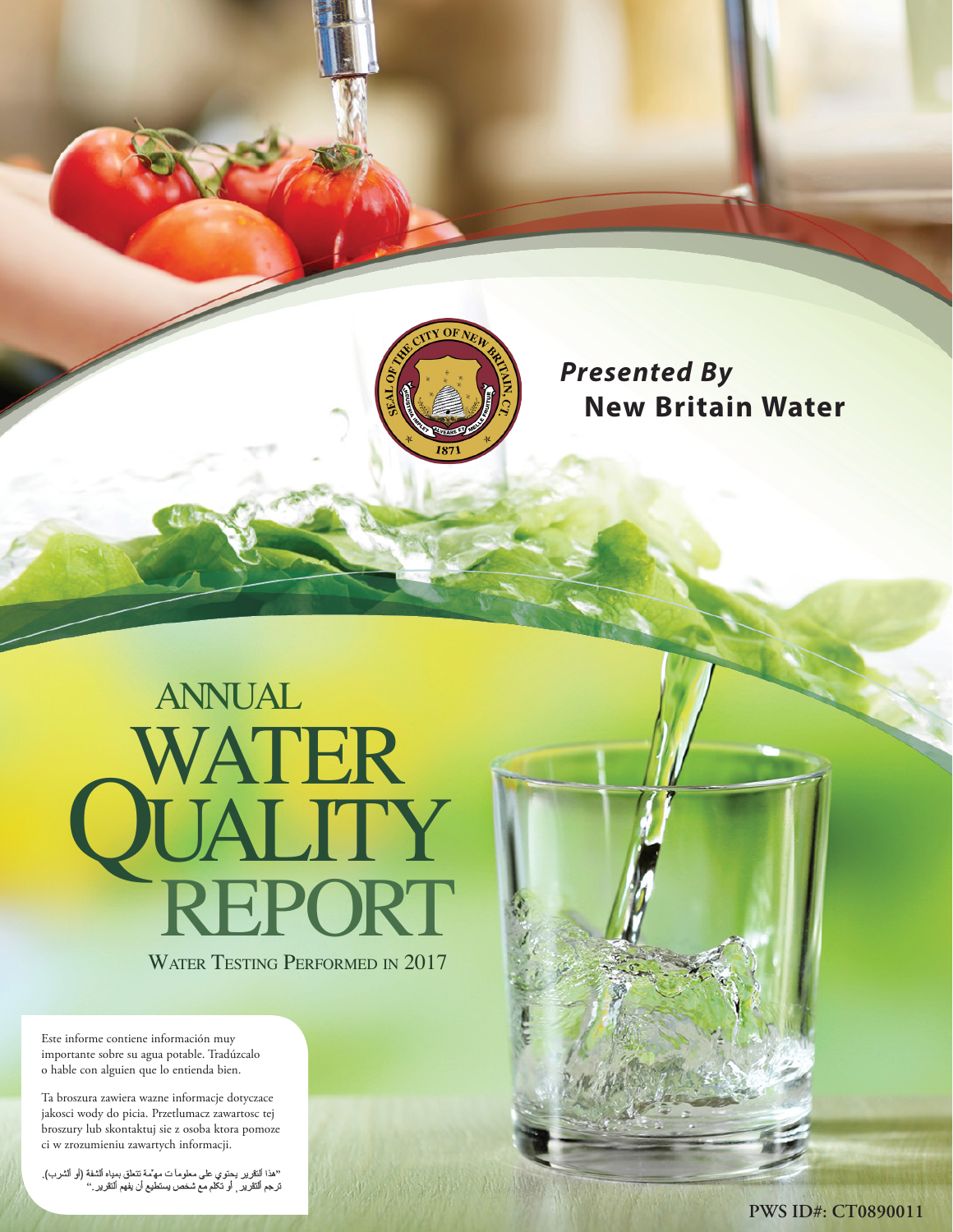# **Quality First**

The Honorable Mayor of New Britain, Erin E. Stewart, and The Board of Water Commissioners are proud to present our annual water quality report covering the period between January 1 and December 31, 2017. Over many decades, the New Britain Water Department has provided



**Water treatment is a complex, time-consuming process.**

drinking water of the highest quality to residents of New Britain. As always, we are honored to continue this work.

#### **Count on Us**

elivering high-quality drinking water to our customers involves far more than just pushing water through

pipes. Water treatment is a complex, time-consuming process. Because tap water is highly regulated by state and federal laws, water treatment plant and system operators must be licensed and are required to commit to long-term,

on-the-job training before becoming fully qualified. Our licensed water professionals have a basic understanding of a wide range of subjects, including mathematics, biology, chemistry, and physics. Some of the tasks they complete on a regular basis include:

- Operating and maintaining equipment to purify and clarify water;
- Monitoring and inspecting machinery, meters, gauges, and operating conditions;
- Conducting tests and inspections on water and evaluating the results;
- Maintaining optimal water chemistry;
- Applying data to formulas that determine treatment requirements, flow levels, and concentration levels;
- Documenting and reporting test results and system operations to regulatory agencies; and
- Serving our community through customer support, education, and outreach.

So, the next time you turn on your faucet, think of the skilled professionals who stand behind each drop.

#### **Source Water Protection**

The New Britain Water Department takes great pride<br>in having some of the best sources of water in the<br>State of Connecticut Te answer that they appear of State of Connecticut. To ensure that they remain of the highest quality, the water department patrols and inspects the watersheds while performing many tests of the water for potential contamination.

#### **Where Does My Water Come From?**

The New Britain Water Department's customers receive water from 8 sources. The Shuttle Meadow Water Treatment Plant draws water from the Shuttle Meadow, Wassel, Whigville, Wolcott, White's Bridge, Hart Pond, and Nepaug reservoirs. Combined, they hold about 2.8 billion gallons of water. The department also has three well fields: the upper and lower White's Bridge well fields in Bristol and the Patton Brook well in the Town of Southington. Last year, because of the extreme drought conditions, the New Britain Water Department exercised its right to withdraw water from the MDC's Nepaug reservoir.

#### **Water Treatment Process**

Our treatment processes consists of a series of steps.<br>First, raw water is drawn from our water sources and disinfected by ozone gas, to protect against Cryptosporidium. Ozone also has the benefit of oxidizing metals and removing taste and odor causing compounds from the water. The second step in the process sends the water to a mixing tank where polyaluminum chloride is added, causing small

> particles to adhere to one another, making them heavy enough to settle into a basin from which sediment is removed. After settling, the water is filtered through granular activated carbon and fine sand to remove smaller

suspended particles and organic compounds. The water is now very clear and ready for final treatment. Chlorine is added to maintain a disinfectant residual in the distribution system. (We carefully monitor the amount of chlorine needed to protect the safety of your water). In addition, calcium carbonate is added to reduce corrosion of plumbing fixtures by adjusting the pH and alkalinity of the water. Fluoride is also added to promote dental health. The water is then sent to a clear well, where, after a period of time, the water it is ready to flow to your home or business.

#### **Community Participation**

**Y**ou are invited to participate in our public forum and<br>voice your concerns about your drinking water. The<br>Recal of Water Commissioners will meet an the data Board of Water Commissioners will meet on the dates listed below. Meetings begin at 6:30 p.m. at 50 Caretaker Road, New Britain, CT.

- Tuesday January 9, 2018
- Wednesday February 21, 2018
- Wednesday March 21, 2018
- Wednesday April 18, 2018
- Wednesday May 16, 2018
- Wednesday June 20, 2018
- Wednesday July 18, 2018
- Wednesday August 15, 2018
- Wednesday September 19, 2018
- Wednesday October 17, 2018
- Wednesday November 21, 2018
- Wednesday December 19, 2018
- Wednesday January 16, 2019

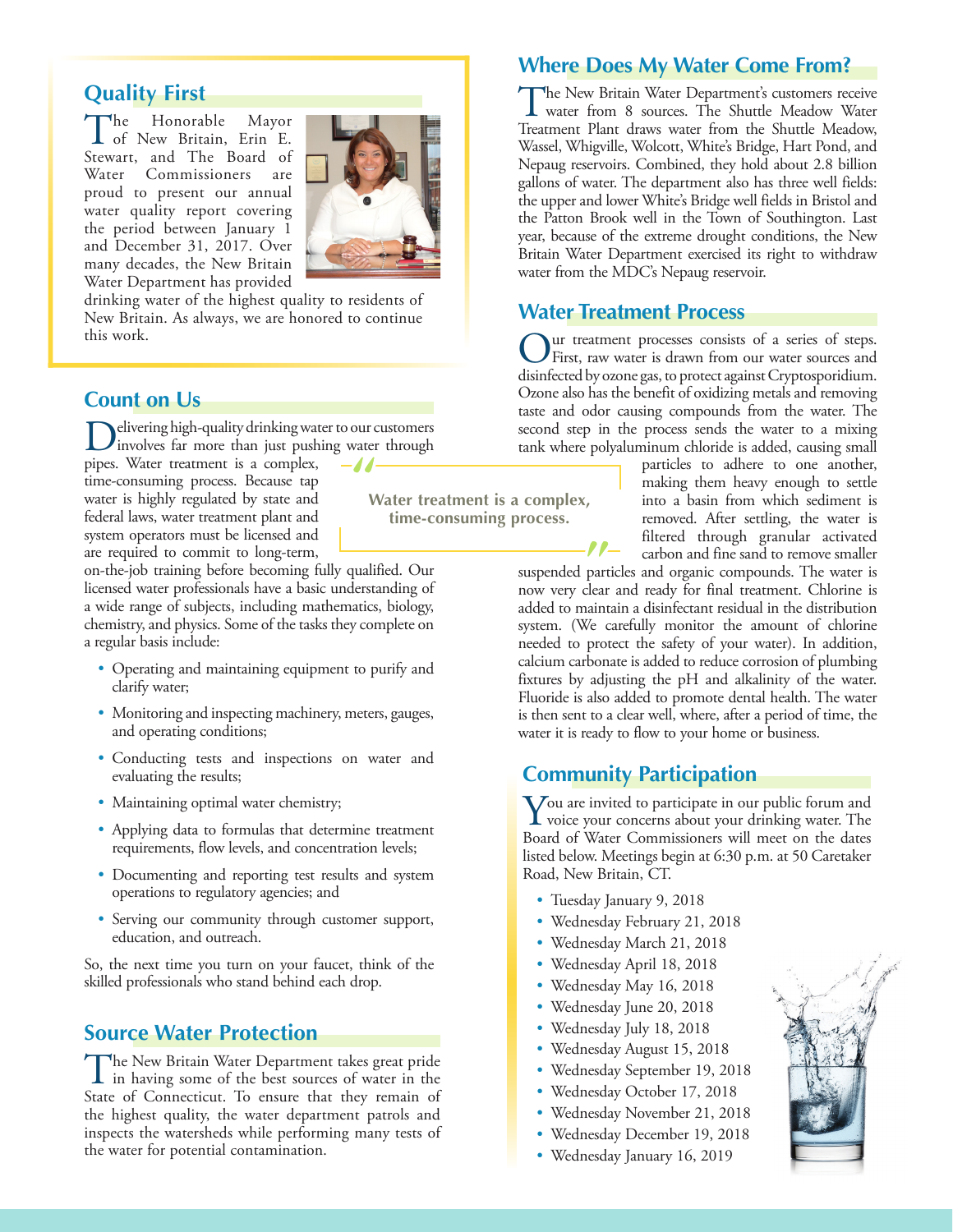#### **Proposed New Reservoir**

In 2016, the state legislature passed state law Public Act 16-61, which mandated that an environmental study be conduct on land owned by the New Britain Water Department. owned by the New Britain Water Department.

The law was passed to determine the feasibility of creating a new reservoir on the land by allowing an extension of quarrying operations into the abutting watershed.

The plan for the proposed reservoir will increase storage capacity by 2.31 billion gallons, which will nearly double the amount of water available the New Britain Water Department.

This reservoir will be used in times of drought to supplement the New Britain Water Department's water supply. It will also allow for better management of water resources needed to maintain minimum stream flows. These minimum streams flows are to be mandated in order to promote greater ecological health in state water ways.

The reservoir may also provide the foundation for a future regional water supply for the Central Connecticut area.

The planned expansion of the quarry will minimize and reduce the existing impacts on the local home owners in the surrounding areas by shifting present mining operations to areas further away from the residences abutting the quarry.

The environmental study also showed that the safe yield of the New Britain Water Department will be reduced temporarily, and there will be environmental impacts on the habitat of some animals species located on the site of reservoir. None of the species is considered endangered.

The study has been completed and submitted for review by the state's Water Planning Council and Council on Environmental Quality. If the study is approved and allowed to go forward, the city will be holding a public hearing in the summer to hear public comments. Notices will be published in the local newspaper.

To learn more, the entire environmental study can be found at [www.newbritainct.gov](http://www.newbritainct.gov).

#### **Important Health Information**

Sources of lead in drinking water includes corrosion of<br>household plumbing systems and erosion of natural deposits. Infants and children who drink water containing lead in excess of the action level could experience delays in their physical or mental development. Children could show slight deficits in attention span and learning abilities. Adults who drink this water over many years could develop kidney problems or high blood pressure.

Sources of copper in drinking water includes corrosion of household plumbing systems, erosion of natural deposits, and leaching from wood preservatives. Copper is an essential nutrient, but some people who drink water containing copper in excess of the action level over a relatively short amount of time could experience gastrointestinal distress. Some people who drink water containing copper in excess of the action level over many years could suffer liver or kidney damage. People with Wilson's Disease should consult their personal doctors.

Some people may be more vulnerable to contaminants in drinking water than the general population. Immunocompromised persons such as those with cancer undergoing chemotherapy, those who have undergone organ transplants, people with HIV/AIDS or other immune system disorders, some elderly, and infants may be particularly at risk from infections. These people should seek advice about

drinking water from their health care providers. The U.S. EPA/CDC (Centers for Disease Control and Prevention) guidelines on appropriate means to lessen the risk of infection by *Cryptosporidium* and other microbial contaminants are available from the Safe Drinking Water Hotline at (800) 426-4791.

#### **What's Your Water Footprint?**

You may have some understanding about your carbon footprint, but how much do you know about your water footprint? The water footprint of an individual, community, or business is defined as the total volume of freshwater that is used to produce the goods and services that are consumed by the individual or community or produced by the business. For example, 11 gallons of water are needed to irrigate and wash the fruit in one half-gallon container of orange juice. Thirty-seven gallons of water are used to grow, produce, package, and ship the beans in that morning cup of coffee. Two hundred and sixty-four gallons of water are required to produce one quart of milk, and 4,200 gallons of water are required to produce two pounds of beef.

According to the U.S. EPA, the average American uses over 180 gallons of water daily. In fact, in the developed world, one flush of a toilet uses as much water as the average person in the developing world allocates for an entire day's cooking, washing, cleaning, and drinking. The annual American per-capita water footprint is about 8,000 cubic feet, twice the global per-capita average. With water use increasing six-fold in the past century, our demands for freshwater are rapidly outstripping what the planet can replenish.

To check out your own water footprint, go to [http://](http://goo.gl/QMoIXT) [goo.gl/QMoIXT](http://goo.gl/QMoIXT).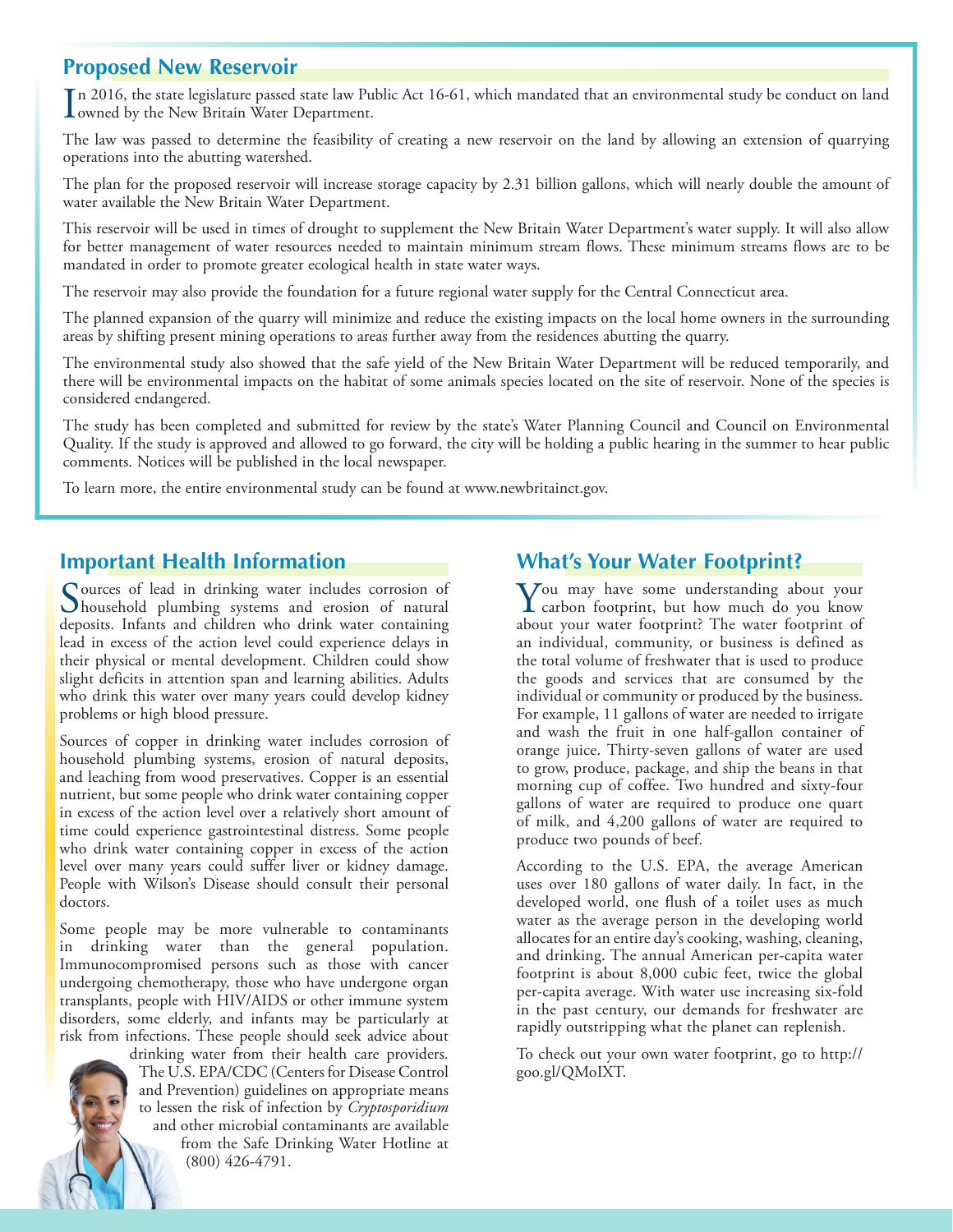## **Community Water Fluoridation**



The safety and benefits of fluoride are well documented. For over 70 years, U.S. citizens have benefited from drinking water containing fluoride, leading to better dental health. Drinking fluoridated water keeps the teeth strong and has reduced tooth decay by approximately 25 percent in children and adults.

Over the past several decades, there have been major improvements in oral health. Still, tooth decay remains one of the most common chronic diseases of childhood. Community water fluoridation has been identified as the most cost-effective method of delivering fluoride to all members of the community, regardless of age, educational attainment, or income level.

Nearly all water contains some fluoride, but usually not enough to help prevent tooth decay or cavities. Public water systems can add the right amount of fluoride to the local drinking water to prevent tooth decay.

Community water fluoridation is recommended by nearly all public health, medical, and dental organizations in the U.S. Because of its contribution to the dramatic decline in tooth decay, the Centers for Disease Control and Prevention (CDC) named community water fluoridation one of the greatest public health achievements of the 20th century. (Courtesy of CDC: [cdc.gov/](http://cdc.gov/fluoridation) [fluoridation](http://cdc.gov/fluoridation))

#### **Stormwater Management**

Stormwater quality is a big concern in Connecticut.<br>Recently the state increased regulations to improve the quality of our ponds, lakes, streams, and rivers. The following is a list of simple things that you can do to help reduce pollution and improve water quality:

1. Check your car for leaking fluids and repair quickly.

2. If you change your own oil, collect the used oil in the containers that carried the replacement oil. By law, any store that sells motor oil must accept your used oil for proper disposal or recycling.

3. Do not overfertilize your lawn. Use only the recommended amount during the correct season.

4. Bring old oil-based paints, solvents, and pesticides to annual DPW Household Hazardous Waste Collection Day.

5. Pick up pet waste and put it in trash bags.

6. Take your car to the car wash instead of washing it in the driveway.

7. Have your septic tank pumped and system inspected regularly.

8. Never dump anything down catch basins or into streams.

9. Direct downspouts away from pavement onto grassed surfaces.

10. Consider starting a rain garden or planting native drought-resistant plants.

11. If you see dumping of pollutants into the streets, catch basins, or streams, report the problem to New Britain at (860) 826-3536. Common pollutants include oils, paints, chemicals, wash water, leaves, trash, pool water, and pet waste.

#### **Water Main Flushing**

Distribution mains (pipes) convey water to homes, businesses, and hydrants in your neighborhood. The water entering distribution mains is of very high quality; however, water quality can deteriorate in areas of the distribution mains over time. Water main flushing is the process of cleaning the interior of water distribution mains by sending a rapid flow of water through the mains.

Flushing maintains water quality in several ways. For example, flushing removes sediments like iron and manganese. Although iron and manganese do not themselves pose health concerns, they can affect the taste, clarity, and color of the water. Additionally, sediments can shield microorganisms from the disinfecting power of chlorine, contributing to the growth of microorganisms within distribution mains. Flushing helps remove stale water and ensures the presence of fresh water with sufficient dissolved oxygen and disinfectant levels, and an acceptable taste and smell.

During flushing operations in your neighborhood, some short-term deterioration of water quality, though uncommon, is possible. You should avoid tap water for household uses at such times. If you do use the tap, allow your cold water to run for a few minutes at full velocity before use, and avoid using hot water, to prevent sediment accumulation in your hot water tank.

Please contact us if you have any questions or if you would like more information on our water main flushing schedule.

# **Questions?**

For more information about this report, or for any questions relating to your drinking water, please call Acting Deputy Director Ramon Esponda, PE, ME, at (860) 826-3546.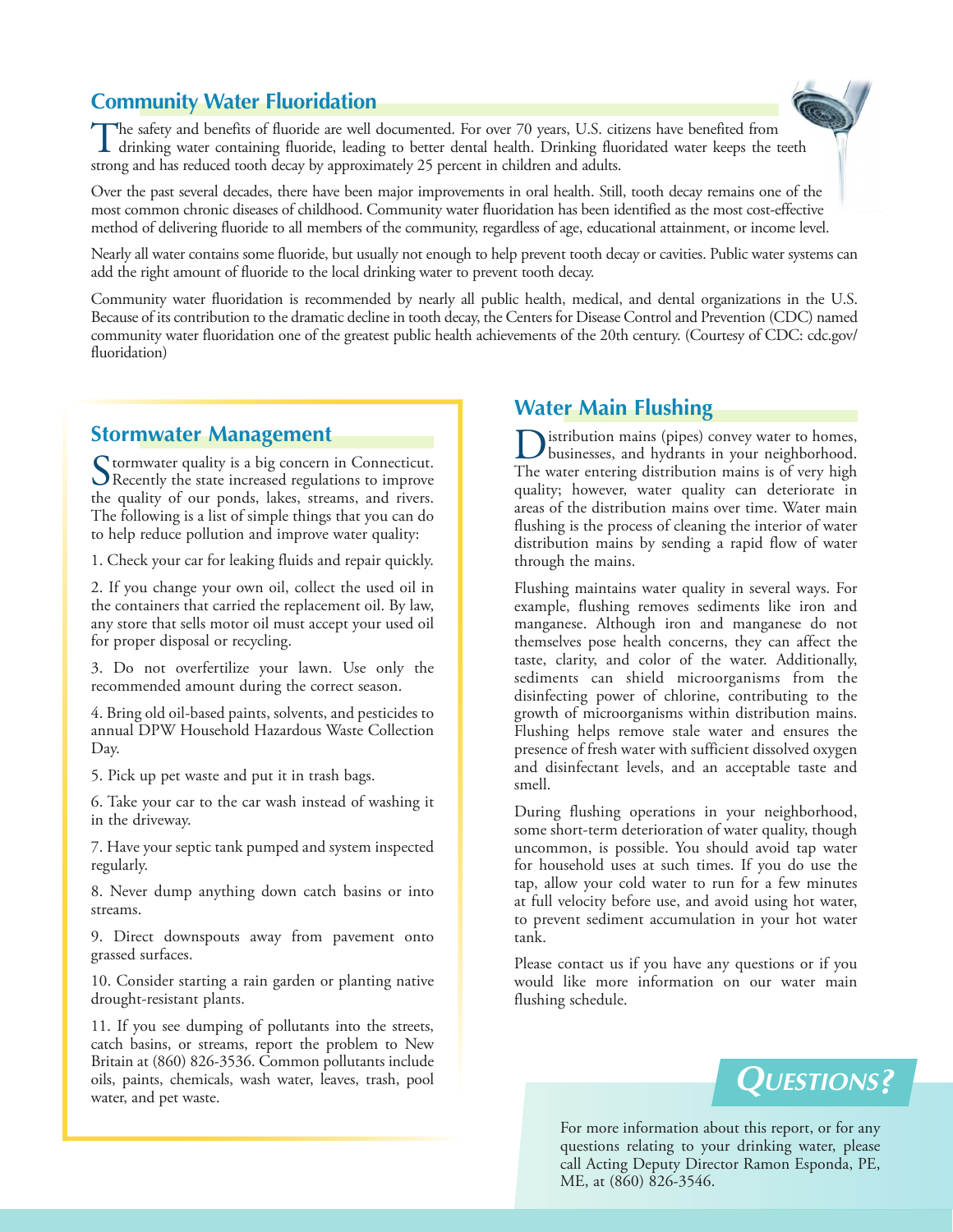#### **Substances That Could Be in Water**

To ensure that tap water is safe to drink, the U.S. EPA prescribes regulations limiting the amount of certain contaminants in water provided by public water systems. U.S. Food and Drug Administration regulations establish limits for contaminants in bottled water that must provide the same protection for public health. Drinking water, including bottled water, may reasonably be expected to contain at least small amounts of some contaminants. The presence of these contaminants does not necessarily indicate that the water poses a health risk.

The sources of drinking water (both tap water and bottled water) include rivers, lakes, streams, ponds, reservoirs, springs, and wells. As water travels over the surface of the land or through the ground, it dissolves naturally occurring

minerals, in some cases, radioactive material, and substances resulting from the presence of animals or from human activity. Substances that may be present in source water include:



Microbial Contaminants, such as viruses and bacteria, which may come from sewage treatment plants, septic systems, agricultural livestock operations, or wildlife;

Inorganic Contaminants, such as salts and metals, which can be naturally occurring or may result from urban stormwater runoff, industrial or domestic wastewater discharges, oil and gas production, mining, or farming;

Pesticides and Herbicides, which may come from a variety of sources such as agriculture, urban stormwater runoff, and residential uses;

Organic Chemical Contaminants, including synthetic and volatile organic chemicals, which are by-products of industrial processes and petroleum production and may also come from gas stations, urban stormwater runoff, and septic systems;

Radioactive Contaminants, which can be naturally occurring or may be the result of oil and gas production and mining activities.

For more information about contaminants and potential health effects, call the U.S. EPA's Safe Drinking Water Hotline at (800) 426-4791.

#### **Source Water Assessment**

A water assessment of the New Britain source waters<br>
was completed by the Department of Public Health,<br>
Driveling Weter Section, The undered assessment agent Drinking Water Section. The updated assessment report can be found on the Department of Public Health's Web site: [www.dir.ct.gov/dph/Water/SWAP/Community/](http://www.dir.ct.gov/dph/Water/SWAP/Community/CT0890011.PDF) [CT0890011.PDF](http://www.dir.ct.gov/dph/Water/SWAP/Community/CT0890011.PDF)

The assessment found that one of our water sources has a high susceptibility to potential sources of contamination because it is located in a urban setting. Even though nothing has ever been detected there, the department is required to make this information public.

#### **FOG (Fats, Oils, and Grease)**

You may not be aware of it, but every time you pour  $\bf{I}$  fat, oil, or grease (FOG) down your sink (e.g., bacon grease), you are contributing to a costly problem in the sewer collection system. FOG coats the inner walls of the plumbing in your house as well as the walls of underground piping throughout the community. Over time, these greasy materials build up and form blockages in pipes, which can lead to wastewater backing up into parks, yards, streets, and storm drains. These backups allow FOG to contaminate local waters, including drinking water. Exposure to untreated wastewater is a public health hazard. FOG discharged into septic systems and drain fields can also cause malfunctions, resulting in more frequent tank pump-outs and other expenses.

Communities spend billions of dollars every year to unplug or replace grease-blocked pipes, repair pump stations, and clean up costly and illegal wastewater spills. Here are some tips that you and your family can follow to help maintain a well-run system now and in the future:

#### **NEVER:**

- Pour fats, oil, or grease down the house or storm drains.
- Dispose of food scraps by flushing them.
- Use the toilet as a waste basket.

#### **ALWAYS:**

- Scrape and collect fat, oil, and grease into a waste container such as an empty coffee can, and dispose of it with your garbage.
- Place food scraps in waste containers or garbage bags for disposal with solid wastes.
- Place a wastebasket in each bathroom for solid wastes like disposable diapers, creams and lotions, and personal hygiene products including nonbiodegradable wipes.

#### **Lead in Home Plumbing**

If present, elevated levels of lead can cause serious<br>health problems, especially for pregnant women and<br>www.preliations. Lead in driving waves is primarily f present, elevated levels of lead can cause serious young children. Lead in drinking water is primarily from materials and components associated with service lines and home plumbing. We are responsible for providing high-quality drinking water, but we cannot control the variety of materials used in plumbing components. When your water has been sitting for several hours, you can minimize the potential for lead exposure by flushing your tap for 30 seconds to 2 minutes before using water for drinking or cooking. If you are concerned about lead in your water, you may wish to have your water tested. Information on lead in drinking water, testing methods, and steps you can take to minimize exposure is available from the Safe Drinking Water Hotline or at [www.epa.gov/lead.](http://www.epa.gov/lead)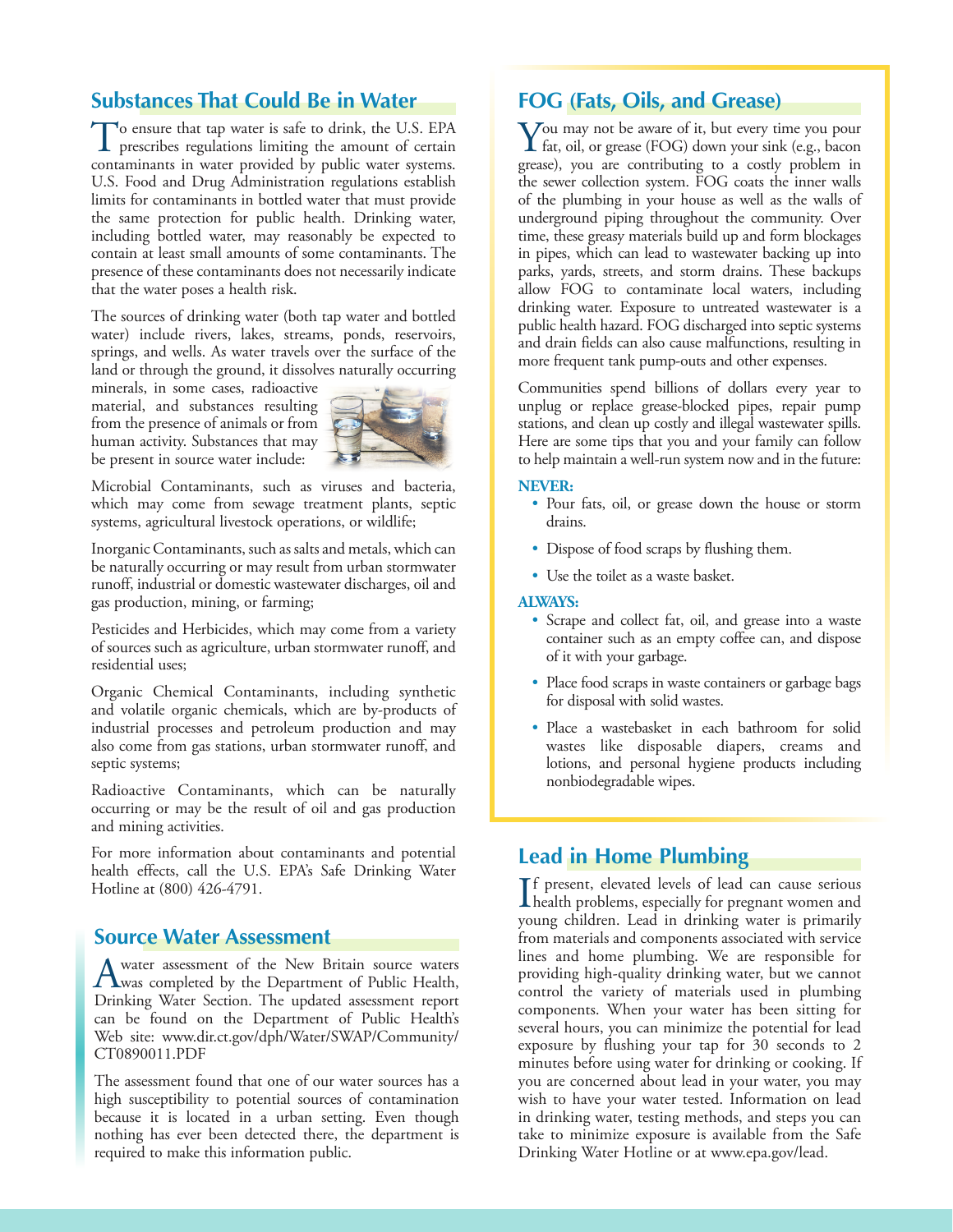#### **Water Conservation Tips**

You can play a role in conserving water and save yourself<br>money in the process by becoming conscious of the<br>money of money is proposed at the probability for amount of water your household is using and by looking for ways to use less whenever you can. It is not hard to conserve water. Here are a few tips:

- Automatic dishwashers use 15 gallons for every cycle, regardless of how many dishes are loaded. So get a run for your money and load it to capacity.
- Turn off the tap when brushing your teeth.
- Check every faucet in your home for leaks. Just a slow drip can waste 15 to 20 gallons a day. Fix it and you can save almost 6,000 gallons per year.
- Check your toilets for leaks by putting a few drops of food coloring in the tank. Watch for a few minutes to see if the color shows up in the bowl. It is not uncommon to lose up to 100 gallons a day from an invisible toilet leak. Fix it and you save more than 30,000 gallons a year.
- Use your water meter to detect hidden leaks. Simply turn off all taps and water-using appliances. Then check the meter after 15 minutes. If it moved, you have a leak.

# **What's a Cross-Connection?**

Tross-connections that contaminate drinking water distribution lines are a major concern. A cross-connection is formed at any point where a drinking water line connects to equipment (boilers), systems containing chemicals (air conditioning systems, fire sprinkler systems, irrigation systems), or water sources of questionable quality. Cross-connection contamination can occur when the pressure in the equipment or system is greater than the pressure inside the drinking water line (backpressure). Contamination can also occur when the pressure in the drinking water line drops due to fairly routine occurrences (main breaks, heavy water demand), causing contaminants to be sucked out from the equipment and into the drinking water line (backsiphonage).

Outside water taps and garden hoses tend to be the most common sources of cross-connection contamination at home. The garden hose creates a hazard when submerged in a swimming pool or when attached to a chemical sprayer for weed killing. Garden hoses that are left lying on the ground may be contaminated by fertilizers, cesspools, or garden chemicals. Improperly installed valves in your toilet could also be a source of cross-connection contamination.

Community water supplies are continuously jeopardized by cross-connections unless appropriate valves, known as backflow prevention devices, are installed and maintained. We have surveyed industrial, commercial, and institutional facilities in the service area to make sure that potential cross-connections are identified and eliminated or protected by a backflow preventer. We also inspect and test backflow preventers to make sure that they provide maximum protection.

For more information on backflow prevention, contact the Safe Drinking Water Hotline at (800) 426-4791.

# **To the Last Drop**

The National Oceanic and Atmospheric Administration<br>(NOAA) defines drought as a deficiency in precipitation over an extended period of time, usually a season or more, resulting in a water shortage causing adverse impacts on vegetation, animals, and/or people. Drought strikes in virtually all climate zones, from very wet to very dry.

There are primarily three types of drought: Meteorological Drought refers to the lack of precipitation, or the degree of dryness and the duration of the dry period; Agricultural Drought refers to the agricultural impact of drought, focusing on precipitation shortages, soil water deficits, and reduced groundwater or reservoir levels needed for irrigation; and Hydrological Drought pertains to drought that usually occurs following periods of extended precipitation shortfalls that can impact water supply (i.e., stream flow, reservoir and lake levels, groundwater).

Drought is a temporary aberration from normal climatic conditions. Thus it can vary significantly from one region to another. Although drought occurs normally, human factors, such as water demand, can exacerbate the duration and impact that drought has on a region. By following simple water conservation measures, you can help significantly reduce the lasting effects of extended drought.

## **What Are PPCPs?**

When cleaning out your medicine cabinet, what do you do with your expired pills? Many people flush them down the toilet or toss them into the trash. Although this seems convenient, these actions could threaten our water supply.

Recent studies are generating a growing concern over pharmaceuticals and personal care products (PPCPs) entering water supplies. PPCPs include human and veterinary drugs (prescription or over-the-counter) and consumer products, such as cosmetics, fragrances, lotions, sunscreens, and household cleaning products. From 2006 to 2010, the number of U.S. prescriptions increased 12 percent to a record 3.7 billion, while nonprescription drug purchases held steady at around 3.3 billion. Many of these drugs and personal care products do not biodegrade and may persist in the environment for years.

The best and most cost-effective way to ensure safe water at the tap is to keep our source waters clean. Never flush unused medications down the toilet or sink. Instead, check to see if the pharmacy where you made your purchase accepts medications for disposal, or contact your local health department for information on proper disposal methods and drop-off locations. You can also go on the Web ([https://goo.](https://goo.gl/aZPgeB) [gl/aZPgeB\)](https://goo.gl/aZPgeB) to find more information about disposal locations in your area.